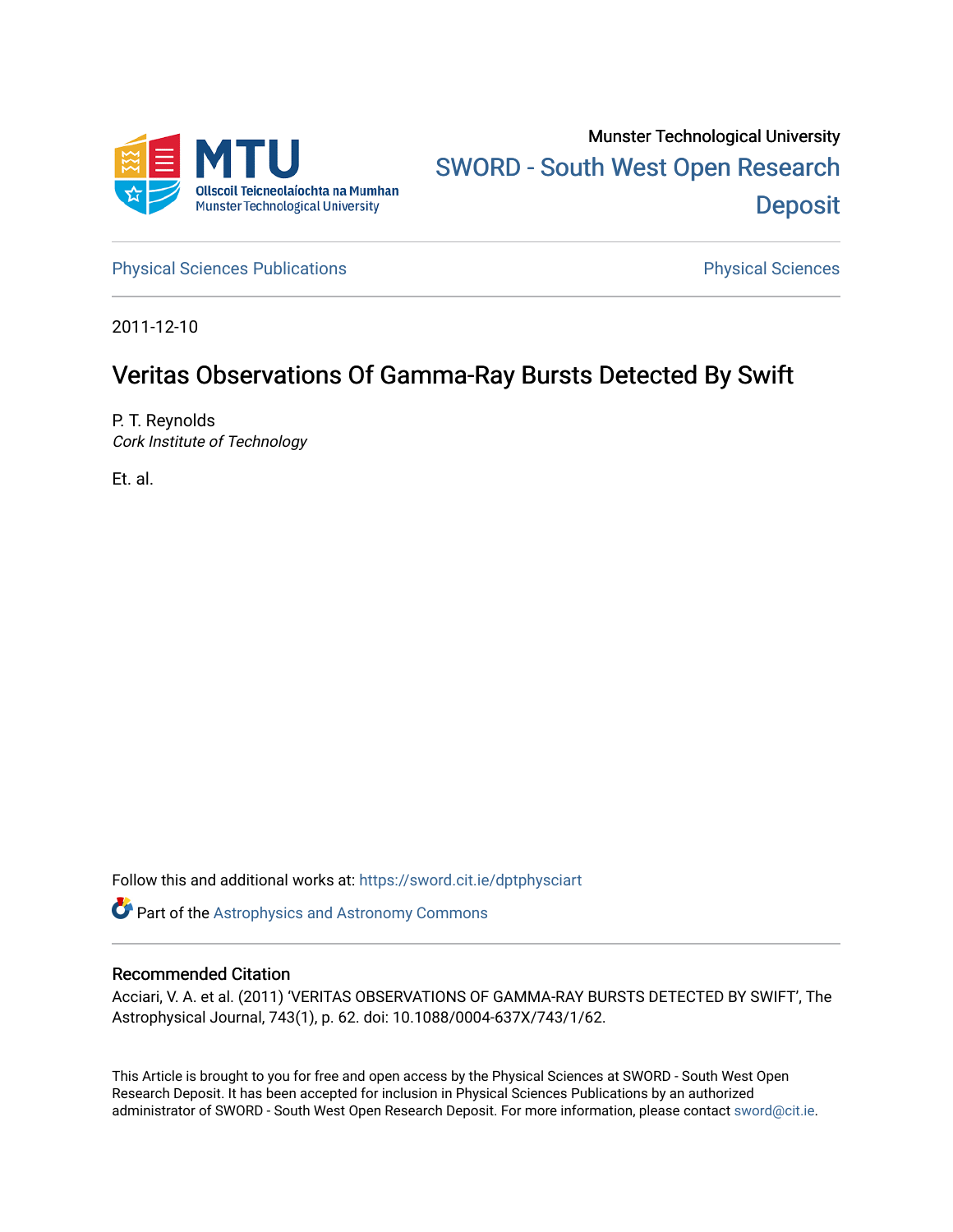## VERITAS OBSERVATIONS OF GAMMA-RAY BURSTS DETECTED BY *SWIFT*

V. A. Acciari<sup>1</sup>, E. Aliu<sup>2</sup>, T. Arlen<sup>3</sup>, T. Aune<sup>4,28</sup>, M. Beilicke<sup>5</sup>, W. Benbow<sup>1</sup>, S. M. Bradbury<sup>6</sup>, J. H. Buckley<sup>5</sup>, V. Bugaev<sup>5</sup>, K. Byrum<sup>7</sup>, A. Cannon<sup>8</sup>, A. Cesarini<sup>9</sup>, J. L. Christiansen<sup>10</sup>, L. Ciupik<sup>11</sup>, E. Collins-Hughes<sup>8</sup>, M. P. CONNOLLY<sup>9</sup>, W. Cui<sup>12</sup>, C. Duke<sup>13</sup>, M. Errando<sup>2</sup>, A. Falcone<sup>14</sup>, J. P. Finley<sup>12</sup>, G. Finnegan<sup>15</sup>, L. Fortson<sup>16</sup>, A. Furniss<sup>4</sup>, N. Galante<sup>1</sup>, D. Gall<sup>12</sup>, S. Godambe<sup>15</sup>, S. Griffin<sup>17</sup>, J. Grube<sup>11</sup>, R. Guenette<sup>17</sup>, G. Gyuk<sup>11</sup>, D. Hanna<sup>17</sup> J. Holder<sup>18</sup>, G. Hughes<sup>19</sup>, C. M. Hui<sup>15</sup>, T. B. Humensky<sup>20</sup>, D. J. Jackson<sup>10</sup>, P. Kaaret<sup>21</sup>, N. Karlsson<sup>16</sup>, M. Kertzman<sup>22</sup>, D. KIEDA<sup>15</sup>, H. KRAWCZYNSKI<sup>5</sup>, F. KRENNRICH<sup>23</sup>, M. J. LANG<sup>9</sup>, A. S. MADHAVAN<sup>23</sup>, G. MAIER<sup>19</sup>, S. MCARTHUR<sup>5</sup>, A. McCann<sup>17</sup>, P. Moriarty<sup>24</sup>, M. D. Newbold<sup>15</sup>, R. A. Ong<sup>3</sup>, M. Orr<sup>23</sup>, A. N. Otte<sup>4</sup>, N. Park<sup>20</sup>, J. S. Perkins<sup>1</sup>, M. Pohl<sup>19,25</sup>, H. Prokoph<sup>19</sup>, J. QUINN<sup>8</sup>, K. RAGAN<sup>17</sup>, L. C. REYES<sup>20</sup>, P. T. REYNOLDS<sup>26</sup>, E. ROACHE<sup>1</sup>, H. J. ROSE<sup>6</sup>, J. RUPPEL<sup>25</sup>, D. B. SAXON<sup>18</sup>, M. SCHROEDTER<sup>23</sup>, G. H. SEMBROSKI<sup>12</sup>, G. D. ŞENTÜRK<sup>27</sup>, A. W. SMITH<sup>7</sup>, D. STASZAK<sup>17</sup>, S. P. SWORDY<sup>29</sup>, G. Tešić<sup>17</sup>, M. THEILING<sup>1</sup>, S. THIBADEAU<sup>5</sup>, K. TSURUSAKI<sup>21</sup>, A. VARLOTTA<sup>12</sup>, V. V. VASSILIEV<sup>3</sup>, S. VINCENT<sup>15</sup>, M. VIVIER<sup>18</sup>, S. P. WAKELY<sup>20</sup>, J. E. WARD<sup>8</sup>, T. C. WEEKES<sup>1</sup>, A. WEINSTEIN<sup>3</sup>, T. WEISGARBER<sup>20</sup>, D. A. WILLIAMS<sup>4</sup>, AND M. WOOD<sup>3</sup> Fred Lawrence Whipple Observatory, Harvard-Smithsonian Center for Astrophysics, Amado, AZ 85645, USA <sup>2</sup> Department of Physics and Astronomy, Barnard College, Columbia University, NY 10027, USA <sup>3</sup> Department of Physics an <sup>4</sup> Santa Cruz Institute for Particle Physics and Department of Physics, University of California, Santa Cruz, CA 95064, USA<br><sup>5</sup> Department of Physics, Washington University, St. Louis, MO 63130, USA<br><sup>6</sup> School of Physics <sup>9</sup> School of Physics, National University of Ireland Galway, University Road, Galway, Ireland  $^{10}$  Physics Department, California Polytechnic State University, San Luis Obispo, CA 94307, USA  $^{11}$  Astronomy Department <sup>14</sup> Department of Astronomy and Astrophysics, 525 Davey Lab, Pennsylvania State University, University Park, PA 16802, USA<br><sup>15</sup> Department of Physics and Astronomy, University of Utah, Salt Lake City, UT 84112, USA<br><sup>16</sup> <sup>22</sup> Department of Physics and Astronomy, DePauw University, Greencastle, IN 46135-0037, USA<br><sup>23</sup> Department of Physics and Astronomy, Iowa State University, Greencastle, IN 46135-0037, USA<br><sup>24</sup> Department of Life and Phy

*Received 2011 April 15; accepted 2011 August 30; published 2011 November 22*

#### ABSTRACT

We present the results of 16 *Swift*-triggered Gamma-ray burst (GRB) follow-up observations taken with the Very Energetic Radiation Imaging Telescope Array System (VERITAS) telescope array from 2007 January to 2009 June. The median energy threshold and response time of these observations were 260 GeV and 320 s, respectively. Observations had an average duration of 90 minutes. Each burst is analyzed independently in two modes: over the whole duration of the observations and again over a shorter timescale determined by the maximum VERITAS sensitivity to a burst with a *t*−1*.*<sup>5</sup> time profile. This temporal model is characteristic of GRB afterglows with high-energy, long-lived emission that have been detected by the Large Area Telescope on board the *Fermi* satellite. No significant very high energy (VHE) gamma-ray emission was detected and upper limits above the VERITAS threshold energy are calculated. The VERITAS upper limits are corrected for gamma-ray extinction by the extragalactic background light and interpreted in the context of the keV emission detected by *Swift*. For some bursts the VHE emission must have less power than the keV emission, placing constraints on inverse Compton models of VHE emission.

*Key words:* astroparticle physics – gamma-ray burst: general

## 1. INTRODUCTION

Gamma-ray bursts (GRBs) have been an active area of study since their discovery in the late 1960s (Klebesadel et al.

[1973\)](#page-10-0). Observations of GRBs and their afterglows over the last decade are generally consistent with the relativistic fireball framework (e.g., Piran [1999\)](#page-10-0). In this theoretical framework, prompt gamma-ray emission is produced by internal shocks created by relativistic jets with varied Lorentz factors that originate from a central engine. The afterglow emission arises from external shocks set up when outflowing material interacts

<sup>28</sup> Author to whom correspondence may be addressed.

<sup>29</sup> Deceased.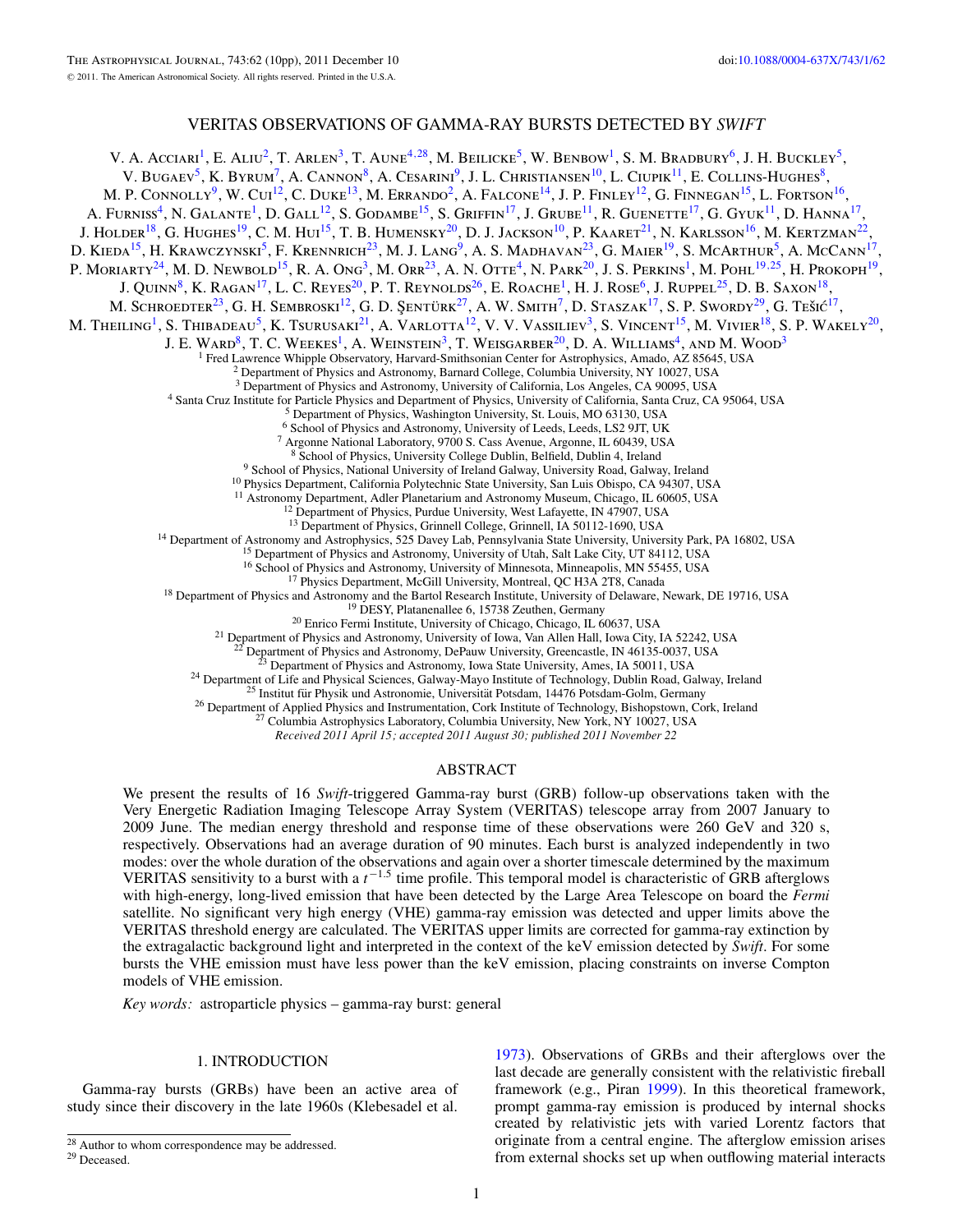with the surrounding environment. Within this basic fireball framework there have been a number of theories proposed that predict very high energy (VHE) photon production. A proposed physical mechanism that produces VHE radiation in GRBs is inverse Compton (IC) scattering. By this mechanism electrons accelerated by the burst's central engine upscatter relatively soft photons from an external photon field (external inverse Compton; Beloborodov [2005;](#page-10-0) Wang et al. [2006\)](#page-10-0) or from a photon field generated by synchrotron emission from the electrons themselves (synchrotron self-Compton, SSC; Zhang & Mészáros [2001;](#page-10-0) Wang et al. [2001\)](#page-10-0).

External shocks may also produce VHE photons. If this is the case, measurements of the spectrum above 10 GeV can directly constrain the medium density as well as the equipartition fraction of the magnetic field (Pe'er & Waxman [2005\)](#page-10-0) in the burst environment. VHE emission delayed by ∼100 to *>*10,000 s can be produced by the external forward shock (Meszaros & Rees [1994;](#page-10-0) Dermer et al. [2000;](#page-10-0) Fan et al. [2008\)](#page-10-0). GeV emission from electron synchrotron processes in the forward shock has been predicted to be relatively bright (Zou et al. [2009\)](#page-10-0) and it has been proposed (Kumar & Barniol Duran [2009\)](#page-10-0) that such emission was detected by the Large Area Telescope (LAT) on the *Fermi* satellite (Atwood et al. [2009\)](#page-10-0) in the bright gamma-ray burst GRB 080916C (Abdo et al. [2009c\)](#page-10-0). In addition to the GeV synchrotron component, there may also be SSC processes producing VHE photons in the forward shock (Panaitescu [2008\)](#page-10-0). This component is predicted to be less intense than the synchrotron component and therefore difficult to detect with the *Fermi*-LAT, but the very high energies and relatively late emission times (up to several hours) make these photons prime candidates for detection by ground-based, imaging atmospheric Cherenkov telescope (IACT) systems (Zou et al. [2009;](#page-10-0) Xue et al. [2009\)](#page-10-0).

Yet another possible mechanism for generating delayed VHE photons from GRBs is IC scattering of photons from X-ray flares. The X-Ray Telescope (XRT) on board *Swift* has made it possible to take detailed X-ray observations of fading GRB afterglows on a regular basis. In roughly half of these observations, X-ray flare activity has been observed that takes place hundreds to thousands of seconds after the initial gamma-ray signal (Chincarini et al. [2007\)](#page-10-0). It is predicted that VHE photons could arise from the X-ray photons, produced by late-time central engine activity, interacting with electrons accelerated at the forward shock. It is also possible that the X-ray flares are produced by the forward shock itself and that VHE photons are consequently created through the SSC process. Simultaneous observations of X-ray and VHE afterglows can distinguish between these two possibilities and can constrain the microphysics in the shocks themselves (Wang et al. [2006\)](#page-10-0). While not expected to be a routine event, detection of VHE emission from X-ray flares in GRBs by current-generation IACTs (VERITAS, MAGIC, HESS) should be possible under favorable conditions (Fan et al. [2008;](#page-10-0) Galli & Piro [2008\)](#page-10-0). Recently, the *Fermi*-LAT detected hard-spectrum ( $\Gamma = 1.4$ ) high-energy emission associated with late-time X-ray flaring activity in GRB 100728A (Abdo et al. [2011\)](#page-10-0). Finally, GRBs have been advanced as a possible class of sources that generate ultra-high-energy cosmic rays (Waxman [2004;](#page-10-0) Murase et al. [2008;](#page-10-0) Dermer [2007\)](#page-10-0). In hadronic or combined leptonic*/*hadronic models, VHE gamma rays are produced by the energetic leptons that are created from cascades initiated by photopion production (Bottcher & Dermer [1998\)](#page-10-0).

There have been several attempts to observe VHE photon emission from GRBs using ground-based facilities but, to date, no conclusive detections have been made. A possible detection

of VHE gamma rays associated with the BATSE-detected GRB 970417A was reported (Atkins et al. [2000\)](#page-10-0) by the Milagrito Collaboration but no redshift was determined and no other follow-up observations were made. Even though detection of VHE afterglow emission with IACTs is predicted to be possible, observations by both previous- (Connaughton et al. [1997\)](#page-10-0) and current-generation (Aharonian et al. [2009;](#page-10-0) Albert et al. [2007\)](#page-10-0) observatories have yielded no significant detections.

Presented here are the results from GRB observations made during an 18 month interval with the Very Energetic Radiation Imaging Telescope Array System (VERITAS) between autumn 2007 and spring 2009. The sample is limited to well-localized bursts observed with at least three of the four VERITAS telescopes.

#### 2. THE VERITAS ARRAY

VERITAS is an array of four IACTs, each 12 m in diameter, located 1268 m a.s.l. at the Fred Lawrence Whipple Observatory in southern Arizona, USA  $(31°40'30''$  N,  $110°57'07''$  W). The first telescope was completed in the spring of 2005 and the full, four-telescope array began routine observations in the autumn of 2007. The first telescope was installed at a temporary location as a prototype instrument and in the summer of 2009 it was moved to a new location in the array to make the distance between telescopes more uniform and consequently improve the sensitivity of the system (Perkins et al. [2009\)](#page-10-0). The observations presented here were taken with the old array configuration with at least three telescopes in the array operational. Each of the telescopes is of Davies-Cotton design and is equipped with an imaging camera consisting of 499 photomultiplier tubes (PMTs) at the focus, 12 m from the center of the reflector. The angular spacing of the PMTs is approximately 0.<sup>215</sup> resulting in a field of view (FOV) of 3*.* ◦5 in diameter. Each PMT has a Winston cone mounted in front of the cathode to reduce the dead space between pixels and to increase the light collection efficiency.

The VERITAS array uses a three-level trigger system that greatly reduces the number of background events. The first level of the trigger system is at the pixel, i.e., PMT, level where the signal from each PMT is fed to a programmable constant fraction discriminator with a threshold of 4–5 photoelectrons. The second trigger level, the camera*/*telescope trigger, consists of a pattern trigger that requires at least three adjacent pixels satisfying the first level trigger within a  $\sim$ 7 ns coincidence window. Finally, an array-level trigger is satisfied if at least two of the four telescopes in the array are triggered within 100 ns of one another, after correcting for time-of-flight differences. Once the array is triggered, the signals, which are continuously digitized for each PMT using 500 mega-samples per second flash analog to digital converters (FADCs), are read out and stored to disk. The array has an effective area of  $\sim$ 10<sup>3</sup> m<sup>2</sup> to  $\sim$ 10<sup>5</sup> m<sup>2</sup> and an energy resolution of 15%–20% over the 100 GeV–30 TeV energy range. The single event angular resolution (68% containment) is better than 0.<sup>2</sup>14. A more comprehensive description of the VERITAS array can be found in Holder et al. [\(2006\)](#page-10-0).

#### 3. GAMMA-RAY BURST OBSERVATIONS

GRB observations take priority over all others in the VERITAS observing plan. To facilitate rapid follow-up observations of GRBs detected by satellites, VERITAS control computers are set to receive notices from the GRB Coordinates Network  $(GCN)^{30}$  over a socket connection through the TCP/IP

 $30$  <http://gcn.gsfc.nasa.gov>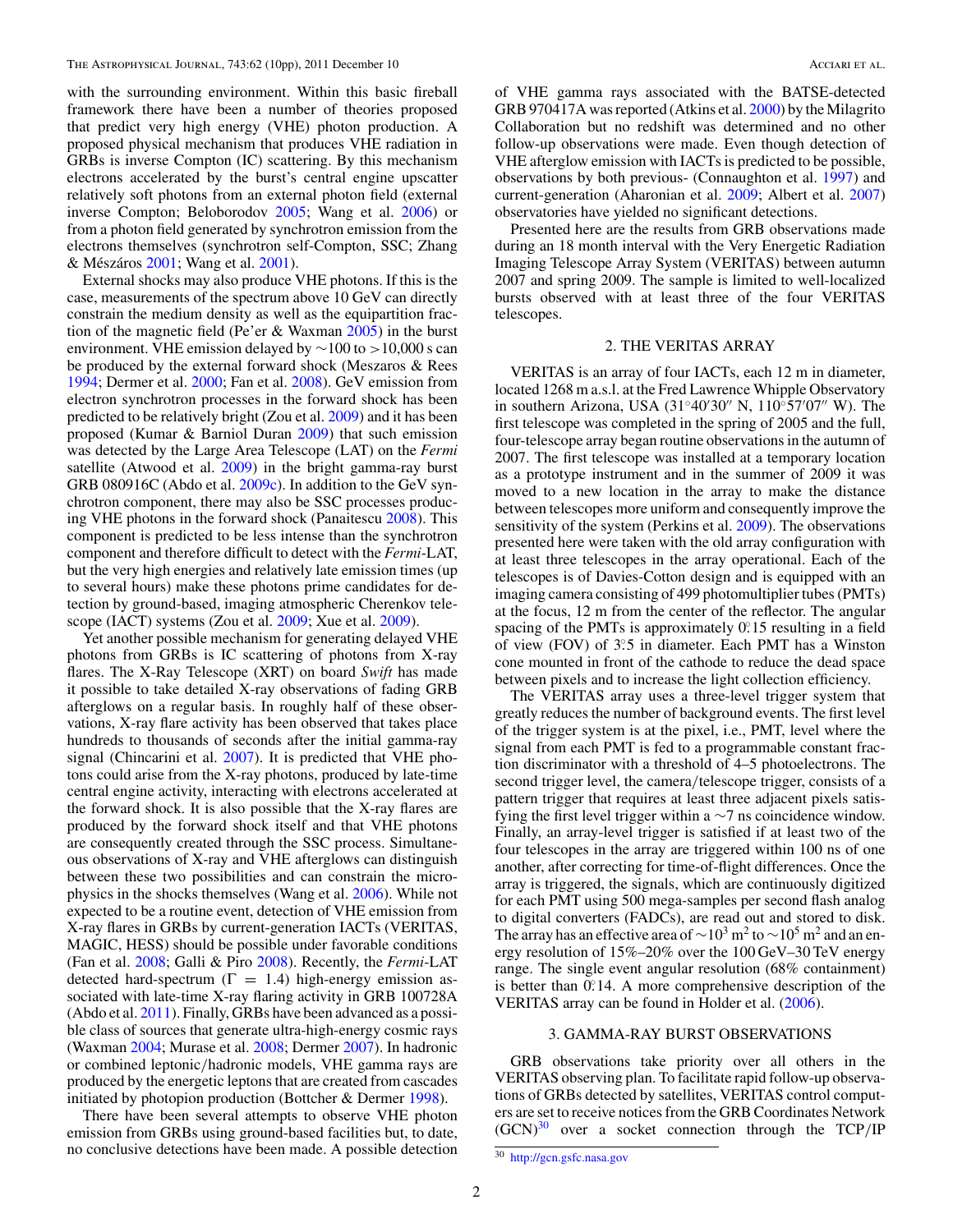

Figure 1. Delay from the start of the burst to the beginning of VERITAS observations for all GRBs with VERITAS data. The open symbols correspond to observations that were delayed due to constraints such as the burst occurring during daylight or below the horizon. Filled symbols are unconstrained observation delays and are primarily determined by the time it takes the telescopes to slew to the burst. The 16 stars correspond to the GRBs discussed in this paper. The shaded regions indicate the annual shutdown of the array due to the summer monsoons.

protocol. Once the GCN notice is parsed by the control computer, an audible alarm notifies the observers on duty that a GRB has occurred. The coordinates of the burst are loaded into the telescope tracking software and the observers are notified to stop current observations and to begin slewing the telescopes to the GRB position, subject to observational constraints such as the Moon and horizon. Currently, the telescopes are capable of simultaneously slewing at a rate of  $1° s^{-1}$  in both elevation and azimuth. Figure 1 shows the observation delays for all GRBs with VERITAS data over a three-year period. The delay between the satellite trigger and the beginning of GRB observations is usually less than 300 s if the burst is immediately observable, and in several cases this delay is less than 100 s. The dominant contribution to the observation delay is the time it takes the telescopes to slew to the source position.

If the GRB is sufficiently well-localized, as is the case with the bursts presented here, VERITAS observations continue for up to 3 hr after the GRB satellite trigger, again subject to observing constraints. The transition from the prompt to the afterglow phase of a GRB, which can occur hundreds to thousands of seconds after the initial burst, is often accompanied by X-ray flares (Falcone et al. [2007\)](#page-10-0). These flares can be very bright and may be associated with extended activity from the GRB central engine (Burrows et al. [2005\)](#page-10-0) or be from delayed external shocks that could produce a relatively large flux of gamma rays in the ∼100 GeV energy range. For GRBs, the VERITAS strategy of rapid follow-up observations that continue for several hours allows for good temporal coverage of X-ray flare phenomena. Even in the absence of flare activity, it is suggested that a significant flux of high-energy photons from IC processes associated with the GRB afterglow may extend to more than 10 ks after the beginning of the GRB prompt emission (Galli & Piro [2008\)](#page-10-0) and so an observation window of several hours is warranted.

During the period beginning 2007 January and ending 2009 June, VERITAS took follow-up observations of 29 GRBs. Nine of these bursts were detected only by the Gamma-ray Burst Monitor (GBM) on board the *Fermi* satellite and the errors on the localizations were larger than the VERITAS FOV. Analysis of these bursts will be presented in a future publication. The remaining sample of 20 well-localized bursts (19 detected by the *Swift* satellite and 1 by the *INTEGRAL* spacecraft) is reduced to 16 after applying cuts on the hardware status of the array and on the burst elevation (minimum elevation for GRB observations

considered in this analysis is  $30°$ ). Table [1](#page-4-0) lists the general properties of these 16 bursts. The VERITAS observations of GRBs presented here took place during good weather and under dark skies or low-moonlight conditions.

The data were collected in runs with nominal durations of 20 minutes with roughly 30 s of dead time between runs. At the beginning of each run the best source localization to arrive via the GCN socket connection is used as the target for the duration of that run. Twelve of the bursts were observed in "wobble mode" in which the source is displaced some angular distance away from the center of the camera, allowing simultaneous observation and background estimation (Berge et al. [2007\)](#page-10-0). For the GRB observations presented here, the wobble offset was 0.5. In the cases of GRB 070419A, GRB 070521, GRB 070612B, and GRB 080604, observations were taken in a tracking mode in which the source is placed at the center of the camera. Historically, GRB observations were taken in tracking mode but wobble mode is now the default method of observation with VERITAS and all GRB observations are currently taken in this fashion. The use of the tracking mode does offer a marginal increase in "raw" sensitivity over the wobble mode but with a significant increase in the uncertainty of the background.

#### 4. DATA ANALYSIS

The data taken on the 16 GRBs were analyzed using the standard VERITAS analysis suite (Cogan et al. [2008\)](#page-10-0). The charge in each FADC trace is determined by summing the samples over an appropriately placed 14 ns wide integration window. The integrated signal from each pixel in the camera results in an image of the air shower at the camera plane. The shower image is cleaned by eliminating any pixel with a signal of less than five standard deviations above its pedestal value, that is, a signal less than five times the standard deviation from the average FADC measurement when no Cherenkov signal is present. Any pixel that registers a signal of at least two and a half standard deviations above its pedestal is also retained provided it is adjacent to at least one of the pixels that exceeds five standard deviations. The cleaned images are then parameterized using the Hillas moment analysis (Hillas [1985\)](#page-10-0). Before performing a full event reconstruction, images with less than five pixels surviving the image cleaning or with an image centroid more than 1°43 from the camera center are removed from the analysis. A cut on the integrated charge in each image is made at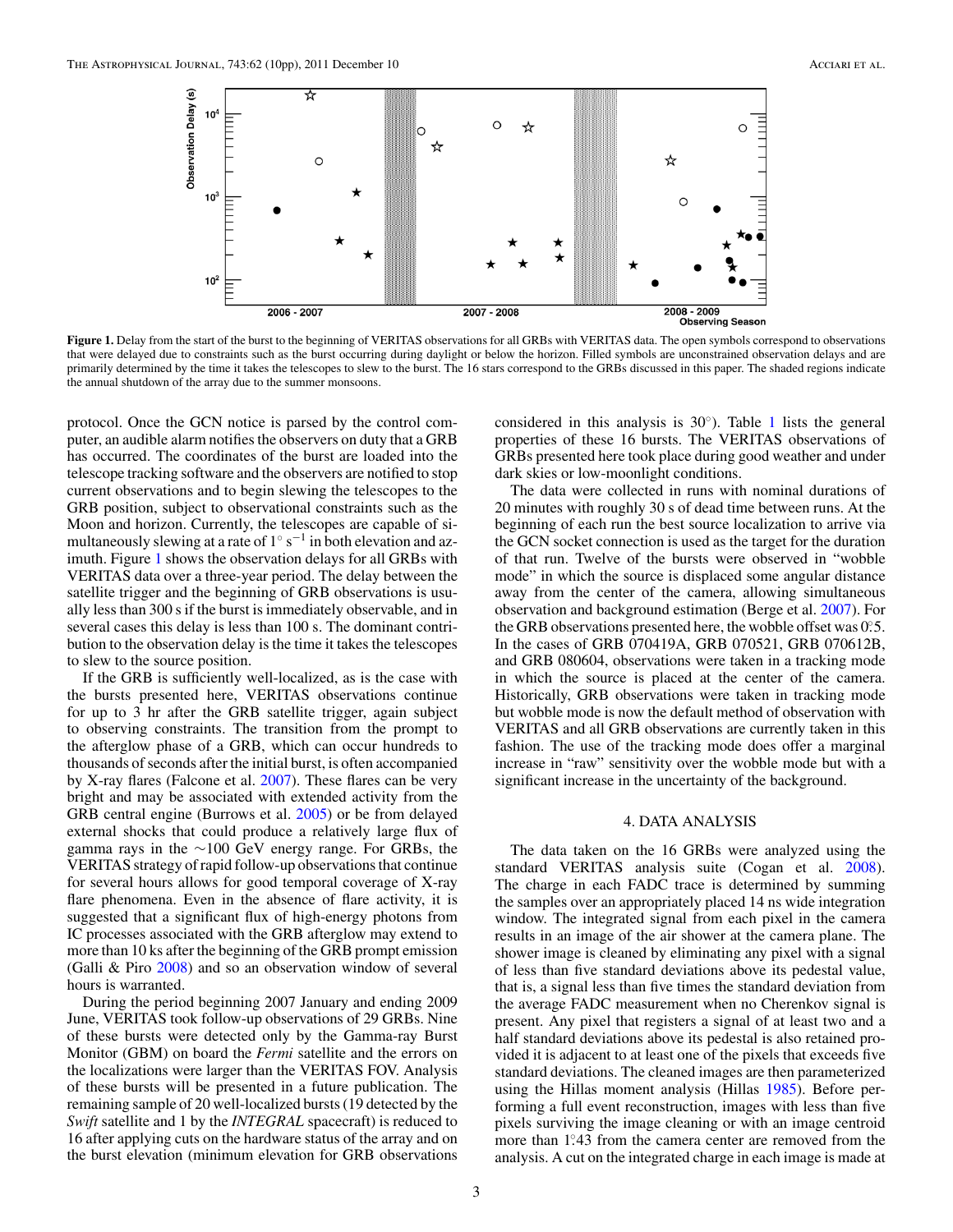**Table 1** Details of 16 GRBs Observed by VERITAS

<span id="page-4-0"></span>

| <b>GRB</b> | Swift Trigger | $T_{90}(s)^{a}$ | Fluence<br>$(10^{-7}$ erg cm <sup>-2</sup> ) <sup>b</sup> | $T_{\text{trig}}^{\text{c}}$ | R.A.                                       | Decl.                                       | Error                       | Z.                   |
|------------|---------------|-----------------|-----------------------------------------------------------|------------------------------|--------------------------------------------|---------------------------------------------|-----------------------------|----------------------|
| 070223     | 261664        | 89              | 17                                                        | 01:15:00                     | $10^{\rm h}13^{\rm m}48^{\rm s}39$         | $+43^{\circ}08'00''70$                      | 0''30                       | .                    |
| 070419A    | 276205        | 116             | 5.6                                                       | 09:59:26                     | $12^{\rm h}10^{\rm m}58^{\rm s}83$         | $+39^{\circ}55'34''06$                      | 0''15                       | 0.97 <sup>1</sup>    |
| 070521     | 279935        | 37.9            | 80                                                        | 06:51:10                     | $16^{\rm h}10^{\rm m}38^{\rm s}59$         | $+30^{\circ}15^{\prime}21^{\prime\prime}96$ | 1''/70                      | $0.553$ <sup>2</sup> |
| 070612B    | 282073        | 13.5            | 17                                                        | 06:21:17                     | $17^{\rm h}26^{\rm m}54^{\rm s}49$         | $-08^{\circ}45'06''3$                       | $4\rlap{.}^{\prime\prime}0$ | $\cdots$             |
| 071020     | 294835        | 4.2             | 23                                                        | 07:02:26                     | $07^{\rm h}58^{\rm m}39^{\rm s}78$         | $+32^{\circ}51'40''4$                       | 0''/250                     | $2.145^3$            |
| 080129     | 301981        | 48              | 8.9                                                       | 06:06:45                     | $07^{\rm h}01^{\rm m}08^{\rm s}20$         | $-07^{\circ}50'46''3$                       | 0.3'                        | $\cdots$             |
| 080310     | 305288        | 365             | 23                                                        | 08:37:58                     | $14^{\rm h}40^{\rm m}13^{\rm s}80$         | $-00^{\circ}10'29''60$                      | 0.6'                        | 2.43 <sup>4</sup>    |
| 080330     | 308041        | 61              | 3.4                                                       | 03:41:16                     | $11^{\rm h}17^{\rm m}04\rlap{.}^{\rm s}50$ | $+30^{\circ}37^{\prime}23^{\prime\prime}53$ | 0''7                        | $1.51^{5}$           |
| 080409     | 308812        | 20.2            | 6.1                                                       | 01:22:57                     | $0.5^{\rm h}37^{\rm m}19^{\rm s}14$        | $+05^{\circ}05^{\prime}05^{\prime\prime}4$  | $2\rlap{.}^{\prime\prime}0$ | $\cdots$             |
| 080604     | 313116        | 82              | 8.0                                                       | 07:27:01                     | $15^{\rm h}47^{\rm m}51^{\rm s}70$         | $+20^{\circ}33'28''$                        | 0.5'                        | 1.416 <sup>6</sup>   |
| 080607     | 313417        | 79              | 240                                                       | 06:07:27                     | $12^{\rm h}59^{\rm m}47^{\rm s}24$         | $+15^{\circ}55'08''74$                      | 0.5'                        | 3.036 <sup>7</sup>   |
| 081024A    | 332516        | 1.8             | 1.2                                                       | 05:54:21                     | $01^{\rm h}51^{\rm m}29^{\rm s}71$         | $+61^{\circ}19'53''04$                      | $1\rlap{.}^{\prime\prime}9$ | $\cdots$             |
| 090102     | 338895        | 27              | 68                                                        | 02:55:45                     | $08^{\rm h}32^{\rm m}58^{\rm s}54$         | $+33^{\circ}06'51''10$                      | 0.5'                        | $1.55^{8}$           |
| 090418A    | 349510        | 56              | 46                                                        | 11:07:40                     | $17^{\rm h}57^{\rm m}15^{\rm s}17$         | $+33^{\circ}24^{\prime}21^{\prime\prime}1$  | 0.5'                        | 1.6089               |
| 090429B    | 350854        | 5.5             | 3.1                                                       | 05:30:03                     | $14^{\rm h}02^{\rm m}40^{\rm s}10$         | $+32^{\circ}10'14''$                        | 1''8                        | $\cdots$             |
| 090515     | 352108        | 0.036           | 0.04                                                      | 04:45:09                     | $10^{\rm h}56^{\rm m}36^{\rm s}11$         | $+14^{\circ}26'30''3$                       | 2''7                        | $\cdots$             |

**Notes.** All information was taken from GCN circulars [\(http://gcn.gsfc.nasa.gov/gcn3\\_archive.html\)](http://gcn.gsfc.nasa.gov/gcn3_archive.html).

<sup>a</sup> Duration over which 90% of the emission in the 15–350 keV energy band occurs, as measured by the *Swift*-Burst Alert Telescope (BAT).

<sup>b</sup> 15–150 keV fluence, as measured by the *Swift*-BAT.

<sup>c</sup> UT time of the GRB trigger determined by the *Swift*-BAT.

**References.** (1) Cenko et al. [2007;](#page-10-0) (2) Hattori et al. [2007;](#page-10-0) (3) Jakobsson et al. [2007;](#page-10-0) (4) Prochaska et al. [2008a;](#page-10-0) (5) Malesani et al. [2008;](#page-10-0) (6) Wiersema et al. [2008;](#page-10-0) (7) Prochaska et al. [2008b;](#page-10-0) (8) de Ugarte Postigo et al. [2009;](#page-10-0) (9) Chornock et al. [2009.](#page-10-0)

∼75 (∼38) photoelectrons for the standard-source (soft-source) analysis. For GRBs, the standard-source analysis is optimized for a weak Crab-like source (3% Crab flux with a spectral index,  $\Gamma = 2.5$ ), while the soft-source analysis gives a reduced energy threshold and assumes a  $\Gamma = 3.5$  spectrum. While the spectral characteristics of GRBs are unknown at the highest energies, the standard analysis spectral index of 2.5 was selected based on the average high-energy spectral index, *β* observed by BATSE (Kaneko et al. [2006\)](#page-10-0). Since it is expected that the extragalactic background light (EBL) will significantly soften the intrinsic GRB spectrum, the soft-source analysis was optimized to the softer assumed spectral index of 3.5. It should be noted that although the analysis is optimized for a specific spectral index and source intensity, this does not preclude the detection of sources with characteristics significantly different than those assumed.

At this stage, any event with images in fewer than two telescopes is rejected because stereo reconstruction is not possible. Furthermore, any event with images in only the two telescopes with the smallest separation is removed as the proximity of these two telescopes ( $\sim$ 35 m) in the old array configuration produced less reliable event reconstruction and an increased background rate that resulted in decreased sensitivity. After event reconstruction, the rejection of background events, which are due largely to cosmic rays, is accomplished by comparing the length and width parameters of shower images with those predicted by Monte Carlo simulations of gamma-rayinitiated air showers (Krawczynski et al. [2006\)](#page-10-0). Finally, a cut on the arrival direction of the gamma ray of  $\theta < 0.13$  ( $\theta < 0.14$ ) for the standard (soft) analysis is applied, where  $\theta$  is the angular distance in the FOV from the reconstructed arrival direction of the event to the putative source location. For all bursts presented here, the uncertainty in the GRB position (in all cases  $\langle 4'' \rangle$ ) is negligible compared to the angular distance cut on arrival direction.

Twelve of the sixteen bursts were observed in wobble mode and the estimation of the background in the signal region is made using the reflected region technique (Aharonian et al. [2001\)](#page-10-0). In the cases of GRB 070419A, GRB 070521, GRB 070612B, and GRB 080604, the observations were made with the GRB positions at the center of the fields of view of the telescopes and a reflected region background estimation is not possible. For these observations the ring-background estimation method (Berge et al. [2007\)](#page-10-0) is employed instead. The significance of the gamma-ray excess in the signal region is then computed using Equation (17) in Li & Ma [\(1983\)](#page-10-0).

If there is no significant gamma-ray excess detected (i.e., the excess in the signal region is less than five standard deviations above the background region), the 99% confidence level upper limit on the number of signal photons is calculated using the frequentist method of Rolke et al. [\(2005\)](#page-10-0). From this number, the corresponding upper limit on the integral photon flux above the threshold energy is computed. The energy threshold is defined as the energy at which the product of the detector effective area and assumed source spectrum is maximized. The effective area, and consequently the threshold energy, of VERITAS is strongly dependent on the elevation of the source being observed. As the elevation of the observation decreases, the column density of the atmosphere increases. This results in a gamma ray of some given energy producing a lower Cherenkov photon density at ground level, which increases the energy threshold of detection. However, because the effective area of the instrument is non-zero below the threshold energy defined in this way, gamma rays in this energy range are detectable. For all of the VERITAS data analyzed, a secondary analysis was done using an independent software package and the results obtained are compatible with those presented here.

A search for VHE emission is performed over the entire duration of the VERITAS observations as well as over a shorter timescale that optimizes the sensitivity of VERITAS to a source with a flux that decays as a power law in time. The *Fermi*-LAT has detected more than a dozen GRBs with emission above 100 MeV. This high-energy emission is seen to persist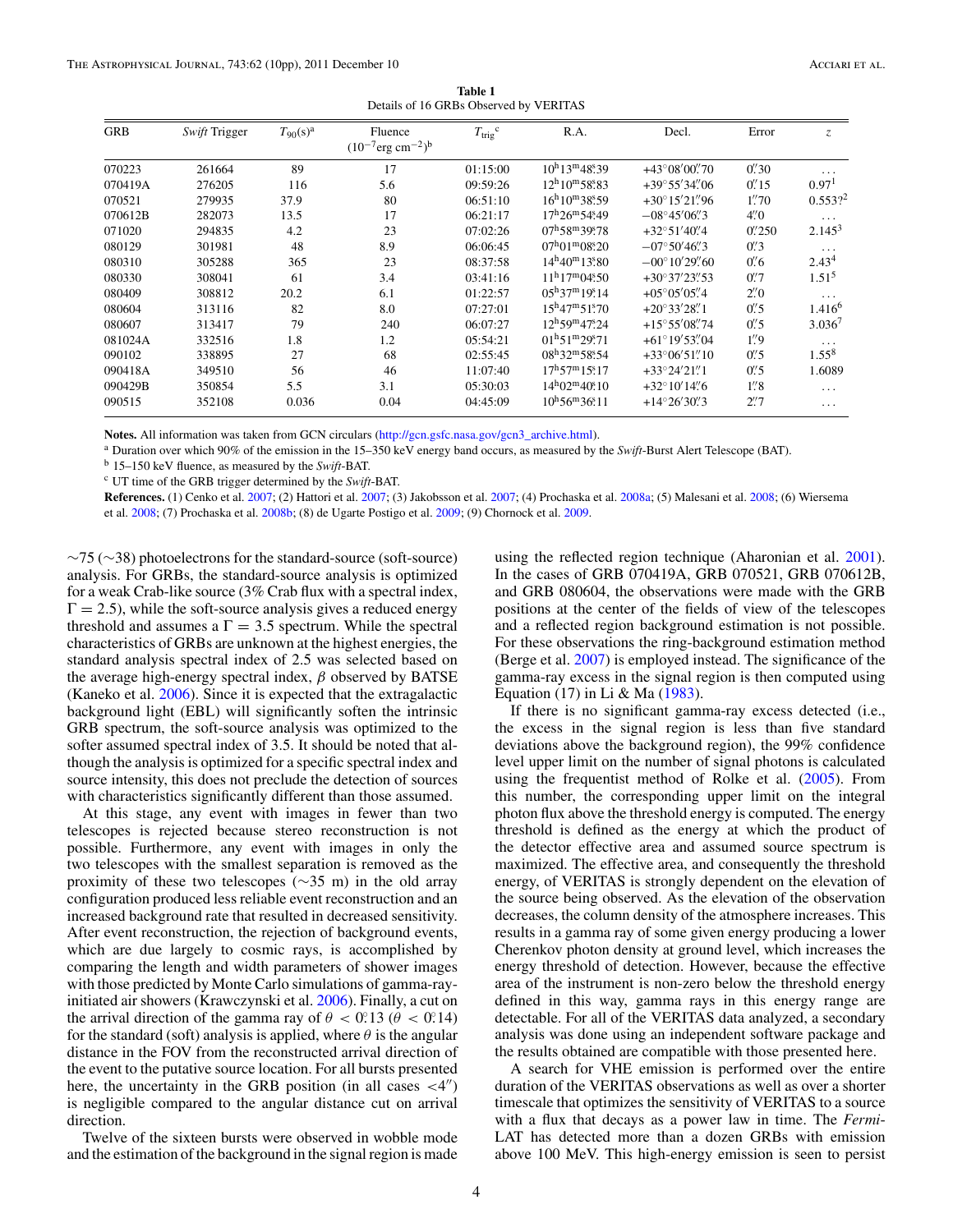<span id="page-5-0"></span>

**Figure 2.** VERITAS observation window of GRB 080310 superimposed on the *Swift*-XRT light curve (Evans et al. [2007,](#page-10-0) [2009\)](#page-10-0). The inset shows the structure of the X-ray flare (dashed lines) and is the time window over which the search for VHE emission was performed. No significant excess of VHE gamma rays coincident with the X-ray flare (475 s  $< t - T_{\text{trig}} < 750$  s) was found.

after the flux in the GBM band has ceased and shows weak spectral evolution with a spectral index between the *α* and *β* indices of the Band function fit to the GBM data (Ghisellini et al. [2010\)](#page-10-0). The temporal behavior of the brightest four *Fermi*-LAT-detected bursts, GRB 080916C (Abdo et al. [2009c\)](#page-10-0), GRB 090510 (Pasquale et al. [2010\)](#page-10-0), GRB 090902B (Abdo et al. [2009b\)](#page-10-0), and GRB 090926A (Ackermann et al. [2011\)](#page-10-0), shows a common  $\frac{dN}{dE} \sim t^{-\Delta}$  decay, where  $1.2 < \Delta < 1.7$  in the observer frame. If it is assumed that the temporal and spectral characteristics of a GRB detected by the *Fermi*-LAT extend to the VHE energy range, the observed power-law temporal decay of the high-energy emission consequently defines an optimal duration over which the search for VHE emission is maximally sensitive. This optimal duration is determined solely by the high-energy temporal power-law index of the GRB, the delay from the GRB trigger time  $(T_{\text{trig}})$  to the beginning of VERITAS GRB observations, and by, to a lesser extent, the observational backgrounds. For a VERITAS observation beginning 100 s after the GRB  $T_{\text{trig}}$ , the observation window that gives maximum sensitivity is ~2–5 minutes for GRBs similar to the brightest LAT-detected bursts. For bursts with unknown high-energy behavior, the determination of an optimal time window for VHE observations is not straightforward. However, the maximum sensitivity of a VHE instrument such as VERITAS to a GRB with a power-law decay in time is likely to be on the order of a few minutes.

In the case of GRB 080310, the *Swift*-XRT detected a large X-ray flare beginning ∼475 s after the beginning of the burst as measured by the *Swift*-BAT. VERITAS was on target 342 s after  $T_{\text{trig}}$  for this burst and observed throughout the X-ray flare.

Figure 2 shows the VERITAS observing window for this burst relative to the XRT light curve (Evans et al. [2007,](#page-10-0) [2009\)](#page-10-0). A search for VHE emission is made coincident with the X-ray flare.

#### 5. RESULTS

An analysis of VERITAS data associated with the 16 GRB positions listed in Table [1](#page-4-0) shows no significant excess of VHE gamma-ray events for any GRB over the entire duration of VERITAS observations. Table [2](#page-6-0) summarizes the details and results of the VERITAS GRB observations for the sample of GRBs described in Table [1.](#page-4-0) The significance distributions for both the standard- and soft-source analyses are shown in Figure [3.](#page-6-0) The sensitivity of the VERITAS array, and the small observation delays with respect to the GRB  $T_{\text{trig}}$  (half of the burst observations had delays of less than 5 minutes) combine to give some of the most constraining limits on VHE gamma-ray emission from GRB afterglows.

The VHE photon fluxes from objects at cosmological distances are attenuated due to photon absorption by the EBL. Of the sixteen bursts for which results are presented here, nine had redshifts determined by optical follow-up observations. For these bursts, a limit on the intrinsic photon flux of the GRB can be set if one assumes a model of the EBL. For all calculations requiring a model of the EBL, we use the model described in Gilmore et al. [\(2009\)](#page-10-0). To determine the factor by which the upper limits in Table [2](#page-6-0) increase due to effects of the EBL, one must calculate the effective attenuation of VHE photons over the VERITAS waveband, taking into account the spectral response of the instrument. For each GRB observation, the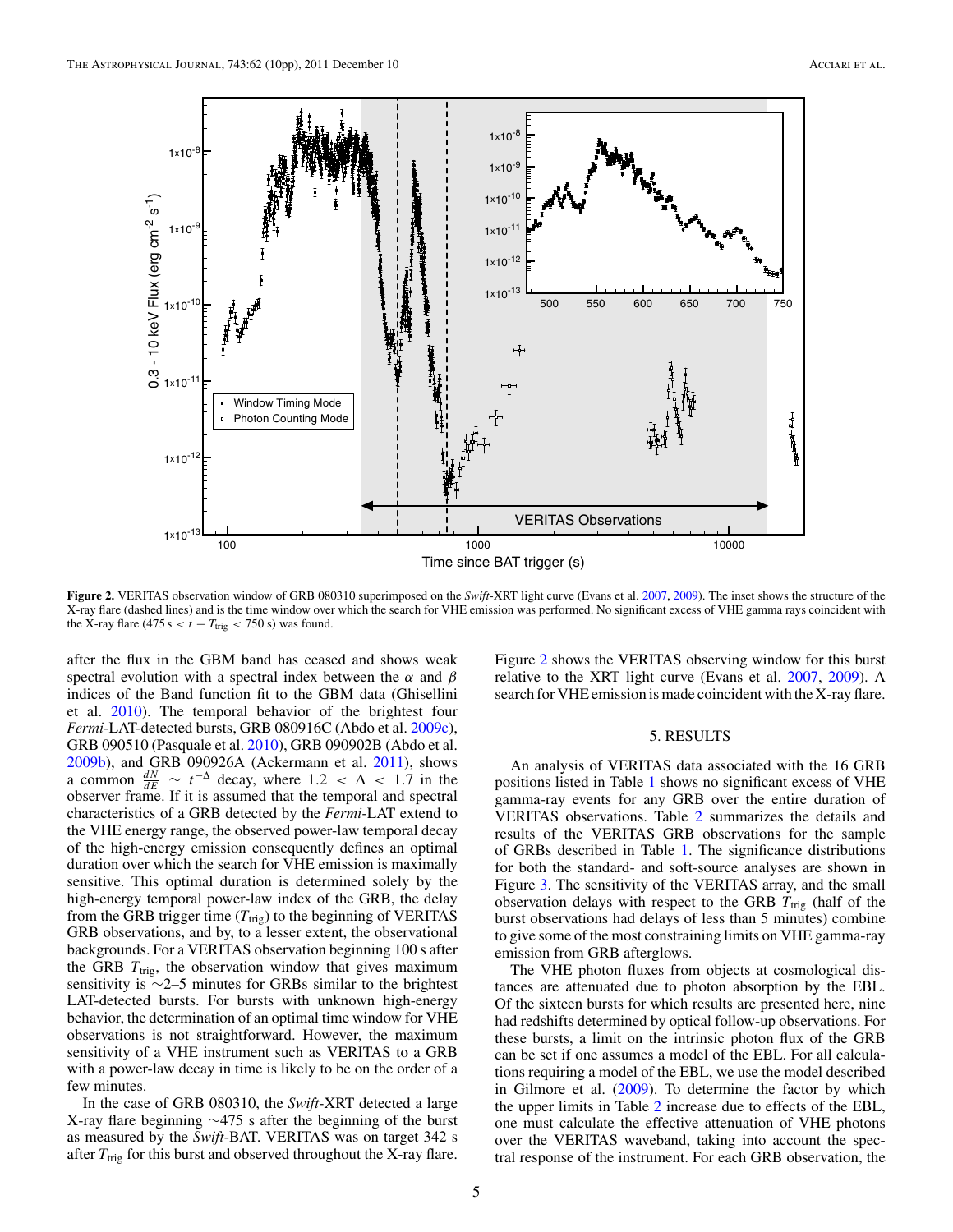<span id="page-6-0"></span>

**Figure 3.** Significance histograms of the 16 GRBs in this sample for both standard- and soft-source analyses. Included in the figures is the normalized Gaussian distribution of mean zero and variance one that the significance histograms should follow if no signal is present. The GRB significances are consistent with having been drawn from the aforementioned Gaussian distribution.

**Table 2** VERITAS Observations of Gamma-Ray Bursts

| <b>GRB</b> |                                     |                            | Elev. Range $({}^{\circ})^c$ |                           | Standard-source Analysis |                       | Soft-source Analysis      |            |                       |
|------------|-------------------------------------|----------------------------|------------------------------|---------------------------|--------------------------|-----------------------|---------------------------|------------|-----------------------|
|            | $T_{\rm delay}$<br>(s) <sup>a</sup> | $T_{\rm obs}$<br>$(min)^b$ |                              | $E_{\rm th}$<br>$(GeV)^d$ | $\sigma^e$               | <b>Upper Limit</b>    | $E_{\rm th}$<br>$(GeV)^d$ | $\sigma^e$ | <b>Upper Limit</b>    |
| 070223     | $1.7 \times 10^{4}$                 | 74.1                       | $67 - 78$                    | 220                       | 1.3                      | $9.5 \times 10^{-12}$ | 150                       | 0.8        | $2.0 \times 10^{-11}$ |
| 070419A    | 295                                 | 37.7                       | $32 - 36$                    | 610                       | $-0.1$                   | $8.1 \times 10^{-12}$ | 420                       | $-1.0$     | $1.0 \times 10^{-11}$ |
| 070521     | 1118                                | 75.4                       | $63 - 88$                    | 190                       | 0.1                      | $4.6 \times 10^{-12}$ | 120                       | $-0.3$     | $9.6 \times 10^{-11}$ |
| 070612B    | 201                                 | 131.9                      | $46 - 50$                    | 380                       | 0.6                      | $2.5 \times 10^{-12}$ | 230                       | 0.6        | $7.1 \times 10^{-12}$ |
| 071020     | 5259                                | 73.5                       | $30 - 43$                    | 570                       | 1.8                      | $1.7 \times 10^{-11}$ | 330                       | 0.5        | $2.6 \times 10^{-11}$ |
| 080129     | 1456                                | 31.4                       | $47 - 50$                    | 370                       | 1.2                      | $7.7 \times 10^{-12}$ | 220                       | 1.4        | $1.2 \times 10^{-11}$ |
| 080310     | 342                                 | 198.0                      | $48 - 58$                    | 270                       | 0.2                      | $2.2 \times 10^{-12}$ | 170                       | 1.8        | $7.3 \times 10^{-12}$ |
| 080330     | 156                                 | 107.8                      | $64 - 88$                    | 180                       | 0.2                      | $4.0 \times 10^{-12}$ | 120                       | $-0.7$     | $6.3 \times 10^{-12}$ |
| 080409     | 6829                                | 19.0                       | $31 - 35$                    | 1300                      | 0.1                      | $5.3 \times 10^{-11}$ | 720                       | $-0.7$     | $3.8 \times 10^{-11}$ |
| 080604     | 281                                 | 151.8                      | $33 - 70$                    | 250                       | 1.1                      | $4.7 \times 10^{-12}$ | 160                       | 0.9        | $1.2 \times 10^{-11}$ |
| 080607     | 184                                 | 56.0                       | $32 - 46$                    | 400                       | 1.5                      | $1.6 \times 10^{-11}$ | 310                       | 1.1        | $2.4 \times 10^{-11}$ |
| 081024A    | 150                                 | 161.2                      | $55 - 60$                    | 310                       | $-1.5$                   | $1.5 \times 10^{-12}$ | 190                       | $-2.0$     | $2.2 \times 10^{-12}$ |
| 090102     | 5344                                | 83.1                       | $33 - 48$                    | 400                       | $-0.1$                   | $8.4 \times 10^{-12}$ | 230                       | $-0.3$     | $1.8 \times 10^{-11}$ |
| 090418A    | 261                                 | 30.4                       | 86-88                        | 190                       | 1.0                      | $1.0 \times 10^{-11}$ | 120                       | 1.7        | $3.0 \times 10^{-11}$ |
| 090429B    | 141                                 | 158.8                      | $70 - 88$                    | 180                       | 1.1                      | $3.9 \times 10^{-12}$ | 120                       | 1.0        | $9.6 \times 10^{-12}$ |
| 090515     | 356                                 | 78.8                       | $37 - 57$                    | 340                       | 0.1                      | $6.3 \times 10^{-12}$ | 220                       | 1.2        | $2.5 \times 10^{-11}$ |

Notes. Upper limits are given at the 99% confidence level in terms of *νF<sub>ν</sub>* at *E*<sub>th</sub>, assuming the spectral indices of 2.5 and 3.5 for the standard-source and soft-source analysis, respectively, in units of erg cm<sup>-2</sup> s<sup>-1</sup>.

<sup>a</sup> Time between the GRB trigger time ( $T_{\text{trig}}$ ) and the beginning of VERITAS GRB observation. b Duration of VERITAS observation.

<sup>c</sup> Elevation range of the VERITAS observation.

<sup>d</sup> The VERITAS energy threshold.

<sup>e</sup> Statistical significance (standard deviations) of signal counts observed by VERITAS at the GRB position.

effective area of VERITAS is multiplied by the assumed intrinsic spectrum of the burst, which we take to be  $\Gamma = 2.5$ . The total flux is then calculated by integrating the intrinsic differential flux of the GRB multiplied by the effective area of VERITAS, over all energies at which the product is non-negligible. This process is repeated, substituting an EBL-attenuated burst spectrum for the intrinsic burst spectrum. The ratio of the total photon flux obtained using the intrinsic burst spectrum to the total photon flux obtained using the EBL-attenuated burst spectrum gives the attenuation factor for that particular GRB observation. For the EBL-corrected upper limits obtained using the soft-source analysis, there is an extra correction factor to account for the assumed intrinsic burst spectrum ( $\Gamma = 2.5$ ) relative to the limits obtained in Table 2 which assumes a softer observed spectrum  $(\Gamma = 3.5)$ . The attenuation factors and redshift-corrected upper limits for GRBs with known redshift are shown in Table [3.](#page-7-0) Not surprisingly, the attenuation depends strongly on both the redshift and the energy threshold for a particular observation, but under good observing conditions, specifically at small zenith angles, reasonable sensitivity out to  $z \sim 2$  is attainable with VERITAS.

The search for VHE gamma rays over timescales optimized for VERITAS sensitivity to a source with  $\frac{dN}{dE} \sim t^{-1.5}$  behavior was performed as described in the previous section. Table [4](#page-7-0) shows the results of this search. No emission associated with any GRB in the sample of 16 presented in this paper is found. The distributions of significances for both the soft and standard optimum time analyses are shown in Figure [4.](#page-8-0) For five of the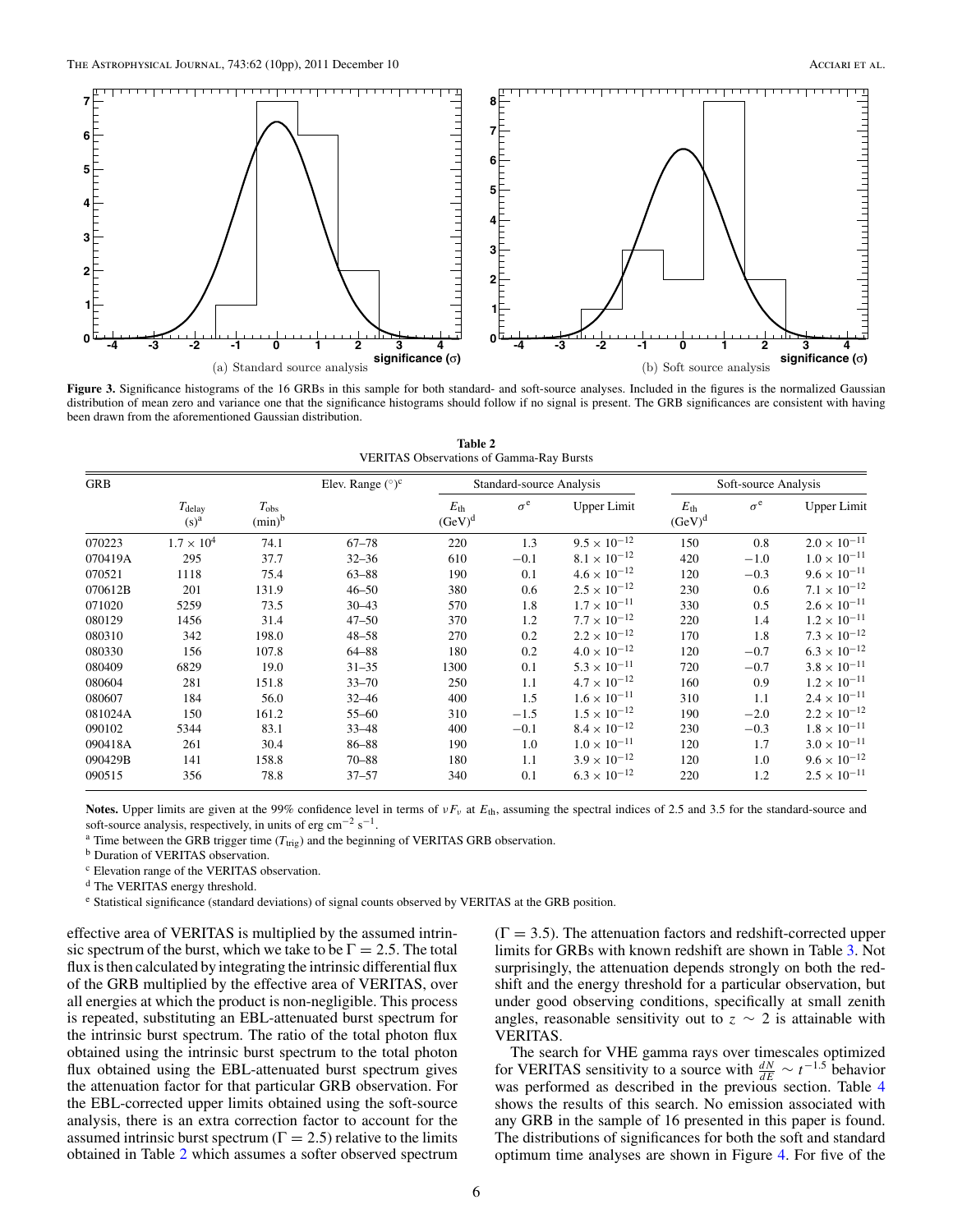| Table 3                                                                               |
|---------------------------------------------------------------------------------------|
| Redshift-corrected VERITAS Upper Limits on VHE Emission from Nine Swift-detected GRBs |

<span id="page-7-0"></span>

| GRB     | Redshift<br>(z) | Attenuation<br>Factor | Standard-source Analysis<br>Upper Limit | Soft-source Analysis<br>Upper Limit |
|---------|-----------------|-----------------------|-----------------------------------------|-------------------------------------|
| 070419A | 0.97            | $1.5 \times 10^{-4}$  | $5.4 \times 10^{-8}$                    | $2.8 \times 10^{-8}$                |
| 070521  | 0.553           | $0.2^{\circ}$         | $2.1 \times 10^{-11}$                   | $2.9 \times 10^{-11}$               |
| 071020  | 2.145           | $1.2 \times 10^{-8}$  | $1.5 \times 10^{-3}$                    | $7.0 \times 10^{-4}$                |
| 080310  | 2.43            | $3.1 \times 10^{-4}$  | $7.0 \times 10^{-9}$                    | $1.4 \times 10^{-8}$                |
| 080330  | 1.51            | 0.027                 | $1.5 \times 10^{-10}$                   | $1.2 \times 10^{-10}$               |
| 080604  | 1.4             | $4.7 \times 10^{-3}$  | $1.0 \times 10^{-9}$                    | $9.9 \times 10^{-10}$               |
| 080607  | 3.036           | $1.6 \times 10^{-7}$  | $1.1 \times 10^{-4}$                    | $6.8 \times 10^{-5}$                |
| 090102  | 1.55            | $7.1 \times 10^{-5}$  | $1.2 \times 10^{-7}$                    | $8.1 \times 10^{-8}$                |
| 090418A | 1.608           | 0.03                  | $3.1 \times 10^{-10}$                   | $6.0 \times 10^{-10}$               |

**Notes.** Upper limit and threshold energy  $(E_{th})$  of each GRB defined as in Table [2.](#page-6-0) The attenuation factor is explained in the text.

| Table 4                                                                                                                 |
|-------------------------------------------------------------------------------------------------------------------------|
| A Search for VHE Emission on Timescales Optimized on VERITAS Sensitivity to a Power-law Afterglow Decay $\sim t^{-1.5}$ |

| <b>GRB</b> | Duration(s)         | Standard-source Analysis |               |                  |                          |                       | Soft-source Analysis |                  |                  |                          |                       |
|------------|---------------------|--------------------------|---------------|------------------|--------------------------|-----------------------|----------------------|------------------|------------------|--------------------------|-----------------------|
|            |                     | $N_{\rm on}$             | $N_{\rm off}$ | $\sigma^{\rm a}$ | $E_{\text{th}}$<br>(GeV) | <b>Upper Limit</b>    | $N_{on}$             | $N_{\text{off}}$ | $\sigma^{\rm a}$ | $E_{\text{th}}$<br>(GeV) | <b>Upper Limit</b>    |
| 070223     | $2.7 \times 10^{4}$ | $\cdots$                 | .             | $\cdots$         | $\cdots$                 | $\cdots$              | $\cdots$             | .                | $\cdots$         | $\cdots$                 | $\cdots$              |
| 070419A    | 477                 | $\overline{2}$           | 14            | 0.8              | 720                      | $4.0\times10^{-11}$   | 2                    | 42               | $-0.9$           | 420                      | $4.6 \times 10^{-11}$ |
| 070521     | 1809                | 3                        | 113           | $-1.7$           | 170                      | $3.1 \times 10^{-12}$ | 23                   | 364              | $-0.9$           | 110                      | $1.6 \times 10^{-11}$ |
| 070612B    | 325                 | 3                        | 21            | 0.9              | 470                      | $3.8 \times 10^{-11}$ | $\overline{7}$       | 58               | 1.1              | 270                      | $9.3 \times 10^{-11}$ |
| 071020     | 8509                | $\cdots$                 | $\cdots$      | $\cdots$         | $\cdots$                 | $\cdots$              | $\cdots$             | $\cdots$         | $\cdots$         | $\cdots$                 | $\cdots$              |
| 080129     | 2356                | $\cdots$                 | .             | $\cdots$         | $\cdots$                 | $\ldots$              | $\cdots$             | .                | $\cdots$         | $\cdots$                 | $\cdots$              |
| 080310     | 553                 | 3                        | 23            | $-0.2$           | 480                      | $3.2 \times 10^{-11}$ | 13                   | 55               | 1.4              | 290                      | $7.9 \times 10^{-11}$ |
| 080330     | 252                 | $\overline{0}$           | 15            | $N/A^b$          | 260                      | $2.4 \times 10^{-11}$ | 6                    | 43               | $-0.2$           | 170                      | $1.4 \times 10^{-10}$ |
| 080409     | $1.1 \times 10^{4}$ | $\cdots$                 | .             | $\cdots$         | $\cdots$                 | $\ldots$              | $\cdots$             | .                | $\cdots$         | $\cdots$                 | $\cdots$              |
| 080604     | 455                 | 2                        | 40            | $-0.6$           | 200                      | $1.5\times10^{-11}$   | 9                    | 128              | $-0.3$           | 140                      | $3.6 \times 10^{-11}$ |
| 080607     | 298                 | 4                        | 16            | 1.1              | 390                      | $9.2 \times 10^{-11}$ | 7                    | 46               | 0.3              | 250                      | $1.1 \times 10^{-10}$ |
| 081024A    | 242                 |                          | 7             | $-0.4$           | 270                      | $9.9 \times 10^{-11}$ | 4                    | 29               | $\mathbf{0}$     | 190                      | $1.9 \times 10^{-10}$ |
| 090102     | 8647                | $\cdots$                 | .             | $\cdots$         | $\cdots$                 | $\cdots$              | .                    | .                | .                | $\cdots$                 | $\cdots$              |
| 090418A    | 422                 | 3                        | 16            | 0.4              | 190                      | $3.1\times10^{-11}$   | 8                    | 46               | 0.4              | 120                      | $6.9 \times 10^{-11}$ |
| 090429B    | 228                 | $\overline{2}$           | 7             | 0.8              | 200                      | $9.9 \times 10^{-11}$ | 4                    | 27               | 0.1              | 140                      | $1.5 \times 10^{-10}$ |
| 090515     | 576                 | 4                        | 24            | 0.3              | 320                      | $2.7 \times 10^{-11}$ | 11                   | 72               | 0.8              | 210                      | $6.2 \times 10^{-11}$ |

**Notes.** Upper limits defined as in Table [2.](#page-6-0)

<sup>a</sup> Due to the low statistics, the calculation of the Gaussian significance by Equation (17) of Li & Ma [\(1983\)](#page-10-0) is not valid. The ratio of Poisson means, as discussed in Cousins et al. [\(2008\)](#page-10-0) and Zhang & Ramsden [\(1990\)](#page-10-0), is employed instead, though it should be noted that the ratio of Poisson means method is quite conservative in situations with low statistics.

<sup>b</sup> In the case of zero "on" counts, the corresponding Gaussian significance is not defined.

bursts, the maximally sensitive duration of observation is greater than the length of time spent observing the burst and these bursts are omitted from this analysis. This occurred when the delay to the beginning of VERITAS observations was sufficiently long.

No significant excess of VHE gamma-ray events coincident with the large X-ray flare corresponding to the interval  $T_{\text{trig}}$  + 475 s to  $T_{\text{trig}}$  + 750 s during the afterglow of GRB 080310 (see Figure [2\)](#page-5-0) is found. After accounting for gamma-ray attenuation by the EBL, the soft-source analysis returns an integral upper limit of  $9.8 \times 10^{-8}$  photon cm<sup>-2</sup> s<sup>-1</sup> above 310 GeV. Though the flare was quite bright in the XRT band, increasing by ∼3 orders of magnitude relative to the underlying afterglow, the burst was at a moderate redshift  $(z = 2.4)$  so the VHE gamma-ray attenuation is presumably significant.

#### 6. DISCUSSION

The upper limits on VHE emission presented here provide strong constraints on the amount of energy released during the early-afterglow phase of GRBs. The limits themselves, however, are not sufficient to reveal much without taking into context the effects of the EBL and the intrinsic properties of each GRB. The nine bursts with measured redshifts have a mean and median redshift of 1.6 and 1.7, respectively. Assuming an EBL model (Gilmore et al. [2009\)](#page-10-0), one may convert the upper limits obtained from the VERITAS observations to limits on the intrinsic GRB flux as is done in Table 3. The GRBs without measured redshifts are of less utility but, as a first approximation, one may assume a redshift of  $z = 2.5$ , which is the approximate median of all of GRBs with known redshift detected by *Swift* (Gehrels et al. [2009\)](#page-10-0), to correct for the gamma-ray attenuation from the EBL.

After the VERITAS upper limits are corrected for EBL effects, we compare the VHE upper limits on the fluence above 200 GeV with the fluence of the GRB as measured by the *Swift*-BAT in the 15–350 keV energy range (Butler et al. [2007,](#page-10-0) [2010\)](#page-10-0) that is taken as a proxy for the overall intensity of the burst. To account for the different delays and durations of the VERITAS observations, we calculate  $t_{\text{med}}$ , the time since the beginning of the VERITAS observations of the GRB at which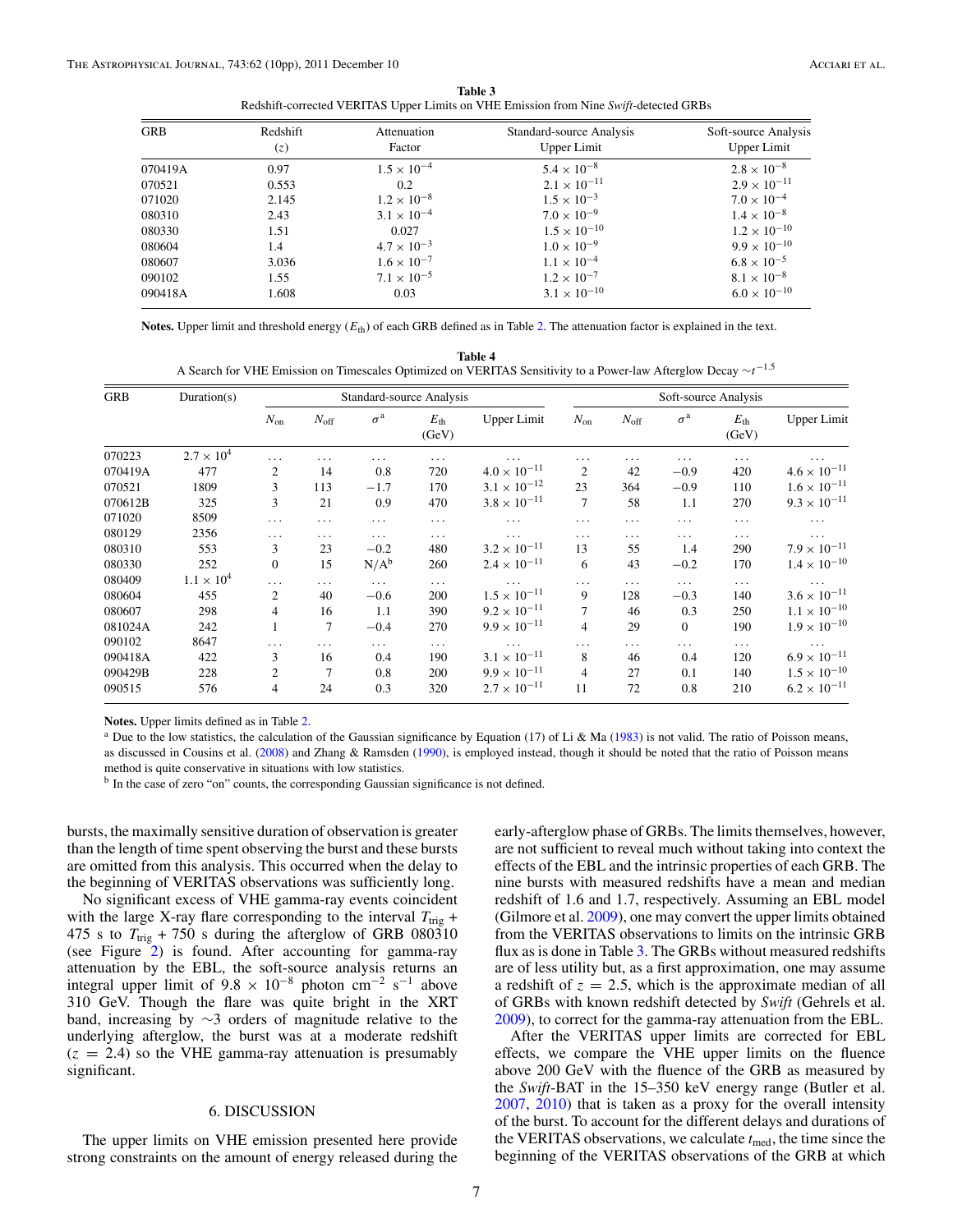<span id="page-8-0"></span>

Figure 4. Significance histograms obtained from an analysis of the GRBs in the sample over timescales for which VERITAS is maximally sensitive to a burst with a *t*<sup>−1.5</sup> power-law afterglow. Both standard- and soft-source analyses were performed. Included in the figures is the normalized Gaussian distribution of mean zero and variance one that the significance histograms should follow if no signal is present. The GRB significances are consistent with having been drawn from the aforementioned Gaussian distribution.



**Figure 5.** (a) EBL-corrected VERITAS integral fluence upper limits above 200 GeV, divided by the fluence measured by the *Swift*-BAT in the 15–350 keV energy band as a function of  $t_{\text{med}}$  as defined in the text. (b) A histogram of the ratio of the VERITAS integral fluence upper limit above 200 GeV, now integrated over the time period *t* − *T*<sub>trig</sub> > 300 s, to the Swift-BAT fluence. One burst, GRB 080409 is omitted in this plot as the VERITAS upper limit on the fluence of this burst is 11 orders of magnitude above the fluence measured by the BAT.

we expect to detect half of the photon signal, assuming a time profile of the GRB afterglow of  $\frac{dN}{dE} \propto t^{-1.5}$  that is motivated by the high-energy afterglows observed by the *Fermi*-LAT. The ratio of VERITAS upper limit on the fluence above 200 GeV to the BAT fluence versus *t*med is plotted in the left panel of Figure 5 for each burst. Since we assume a known time dependence of the VHE afterglow, we may calculate this ratio for any time period after the start of the GRB, which we take to be  $t - T_{\text{trig}} > 300$  s. Then for each GRB, we calculate the fractional upper limit on the VHE gamma-ray fluence over the entire afterglow (300  $< t - T_{\text{trig}} < \infty$ ) relative to the fluence measured by the BAT. A histogram of this quantity is plotted in the right panel of Figure 5. It should be noted that if the bursts with unknown redshift are assumed to have the mean redshift of the GRBs in our sample  $(z = 1.7)$  as opposed to mean redshift detected by *Swift* ( $z = 2.5$ ), then the distribution of bursts with unknown redshift moves to the left and more closely follows the distribution of known-*z* bursts.

These results show that for several bursts the VHE component of the GRB afterglow is less than the energy released in the

*Swift*-BAT band during the prompt phase of the burst. With observation delays often on the order of a few hundred seconds, the VERITAS upper limits begin to restrict theoretical models in which the afterglow from the forward external shock contains an SSC component in addition to the synchrotron component (Xue et al. [2009\)](#page-10-0).

VERITAS observations taken contemporaneously with X-ray flares during GRB afterglows are also of interest. Over the time period of the flare observed during the afterglow of GRB 080310, the VERITAS upper limits constrain the integral of  $F_v$  above 300 GeV to be less than  $9.4 \times 10^{-8}$  erg cm<sup>-2</sup> s<sup>-1</sup>, which is a factor of ∼12 above the peak flux observed by the *Swift*-XRT in the 0.3–10 keV band. In light of the fact that GRB 080310 was at a redshift of nearly 2*.*5, it is clear that VHE observations of a strong X-ray flare from a low-redshift GRB could challenge some models in which SSC processes produce VHE emission simultaneously and with comparable intensity to the X-ray emission during the flare (Fan et al. [2008\)](#page-10-0) and add detail to our understanding of the processes occurring in GRB afterglows.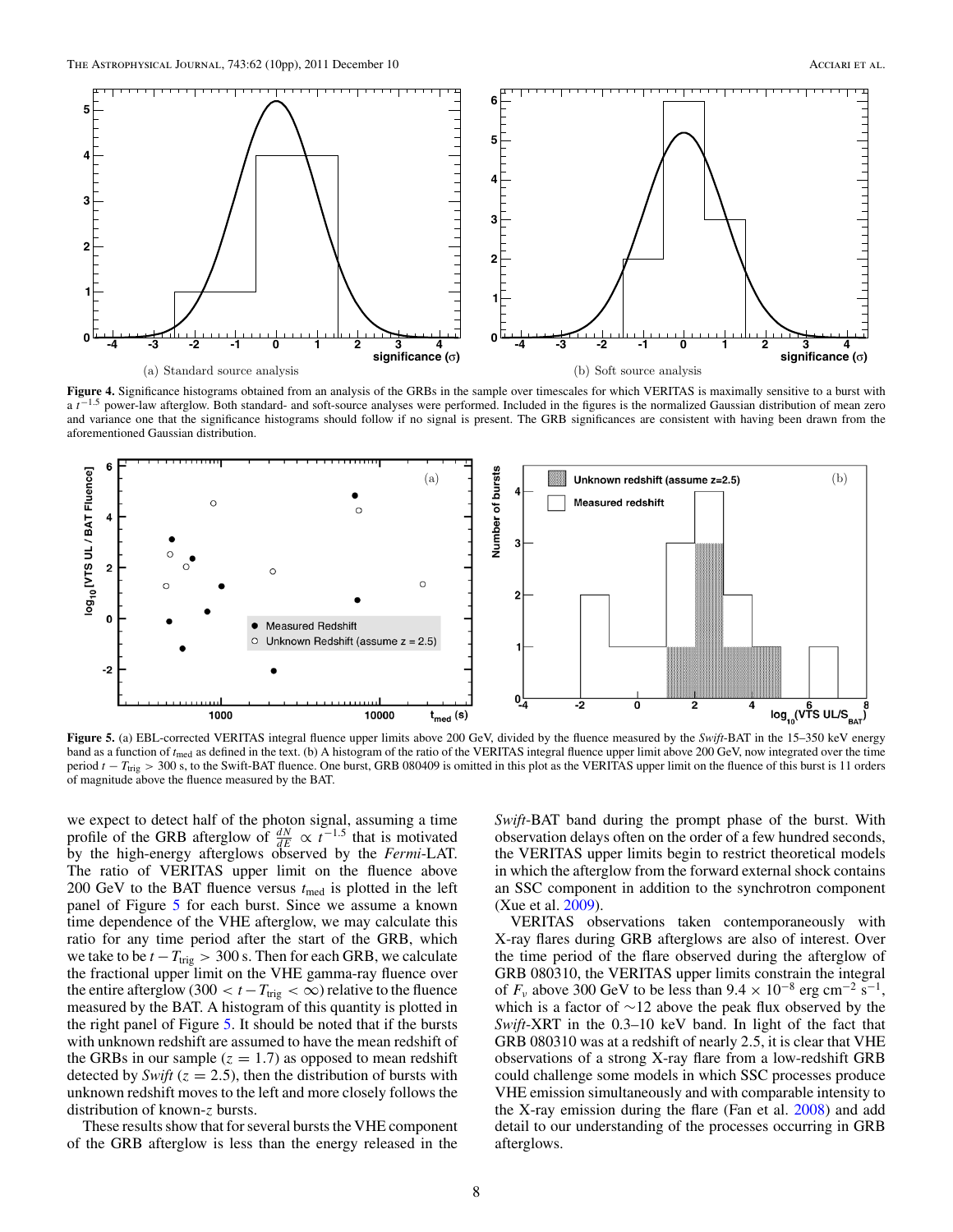

**Figure 6.** Predicted VERITAS light curves for three of the four brightest *Fermi*-LAT GRBs. The fourth, GRB 080916C had a redshift of nearly 4.4 and VHE emission is predicted to be too attenuated by the EBL to be detectable by VERITAS. The EBL model of Gilmore et al. [\(2009\)](#page-10-0) is used to estimate the attenuation of the VHE *γ* -rays. The elevation of the burst with respect to VERITAS is chosen to be 70◦ and no intrinsic spectral cutoff of the high-energy emission is assumed. Each point signifies a detection of at least three standard deviations  $(\sigma)$  in that time bin.

#### 7. FUTURE PROSPECTS

The detection of VHE emission from GRBs in light of recent observations by the *Fermi* and *Swift* space telescopes remains a challenging, though not unreasonable, prospect. The number of GRBs found by the LAT to emit GeV radiation is small, with a detection rate on the order of one every few months. Combined with the ∼10%–15% duty cycle of an IACT array such as VERITAS, the probability of simultaneous observation of such bursts is not high. On the other hand, *>*30 GeV emission has been detected from both short (Abdo et al. [2009a\)](#page-10-0) and long (Abdo et al. [2009b\)](#page-10-0) GRBs and, in the latter case, persists well after the prompt phase of the burst. Furthermore, these observations indicate that the high-energy photon absorption due to the EBL is not so severe (Abdo et al. [2010\)](#page-10-0) as to rule out ground-based VHE detections that in turn could strongly constrain models of GRB physics (Cenko et al. [2011\)](#page-10-0), as well as those of the EBL.

Approximately one of every fifteen GRBs detected by the *Fermi*-GBM is detected by the LAT (provided the burst also falls in the LAT FOV). Though they are rare, some luminous, LAT-detected GRBs should be detectable by VERITAS. Taking the spectral and temporal characteristics of the highenergy emission from the four brightest *Fermi*-LAT bursts: GRB 080916C (Abdo et al. [2009c\)](#page-10-0), GRB 090510 (Pasquale et al. [2010\)](#page-10-0), GRB 090902B (Abdo et al. [2009b\)](#page-10-0), and GRB 090926A (Ackermann et al. [2011\)](#page-10-0), we estimate the expected flux of VHE photons in the energy range of VERITAS as a function of time. Figure 6 shows the light curves of three of these four bursts that we predict to have been detectable by VERITAS. GRB 090510 and GRB 090926A produce significant signal in the VERITAS band for roughly a thousand seconds. GRB 080916C had a redshift of  $z > 4$  and the VHE emission is extremely suppressed through interaction with the EBL. It is observed that even for bursts with redshift between 1 and 2, some exceptional GRBs may be quite bright in the VERITAS energy band. However, in the absence of delayed activity (e.g., that associated with X-ray flares) the power-law temporal decay of the late-time, high-energy emission necessitates relatively rapid follow-up observations. VERITAS has made several GRB follow-up observations with delays of less than 100 s and has a median response time of  $328 s<sup>31</sup>$  and therefore may be capable of detecting the same high-energy component that the *Fermi*-LAT detects, provided it extends to *>*100 GeV energies.

VERITAS continues to take follow-up observations of GRBs. In the summer of 2009, one of the telescopes in the VERITAS array was moved to a new position that resulted in an improvement in sensitivity of ∼30%. By fall 2012, an upgrade of the telescope-level trigger system and the replacement of existing PMTs with a more sensitive PMT will significantly increase the low-energy response of the instrument. This is particularly important for GRB observations as the EBL significantly attenuates the high-energy component of sources with appreciable redshifts. Additionally, work is ongoing to improve the sensitivity of the array with respect to low elevation targets, which make up the majority of GRB observations. Response times for immediately observable bursts have been gradually decreasing and efforts are underway to increase the slewing speed of the telescope motors to reduce these times further. Such efforts are increasing the GRB science capability of VERITAS and will lead to a more thorough characterization of the highest energy emission from GRBs.

#### 8. CONCLUSIONS

The VERITAS telescope array was used to make follow-up observations of 29 satellite-detected GRBs during the period of 2007 January through 2009 June. Due to the incorporation of real-time alerts from the GCN into the VERITAS pointing and control software, relatively small observation delays (down to 91 s) were achieved. After quality selection cuts, data from 16 of the 29 bursts were analyzed and those results are presented here. No significant excess of VHE gamma rays from any of the bursts is detected and the 99% confidence level upper limits on the photon flux are derived. Assuming a *t*−1*.*<sup>5</sup> temporal decay of the VHE afterglow, limits on the VHE afterglow fluence relative to the prompt fluence detected by the *Swift*-BAT are calculated. For more than half of the GRBs with known redshift in our sample, the VHE afterglow fluence is constrained to be less than the prompt, low-energy gamma-ray fluence.

In the context of recent GRB observations by *Fermi*-LAT, prospects for detection of VHE emission by VERITAS are good, assuming the most straightforward extrapolation of the spectral and temporal characteristics of the high-energy emission. Contemporaneous early-afterglow observations of a GRB by the *Fermi*-LAT and an IACT array would provide valuable insights into understanding the physical processes at work in the GRB environment as well as constrain the properties of the EBL.

This research is supported by grants from the US Department of Energy, the US National Science Foundation, and the

<sup>&</sup>lt;sup>31</sup> These numbers are based on all GRBs observed by VERITAS from 2007 January through 2009 June, including *Fermi*-GBM triggered observations that are not included in this paper.